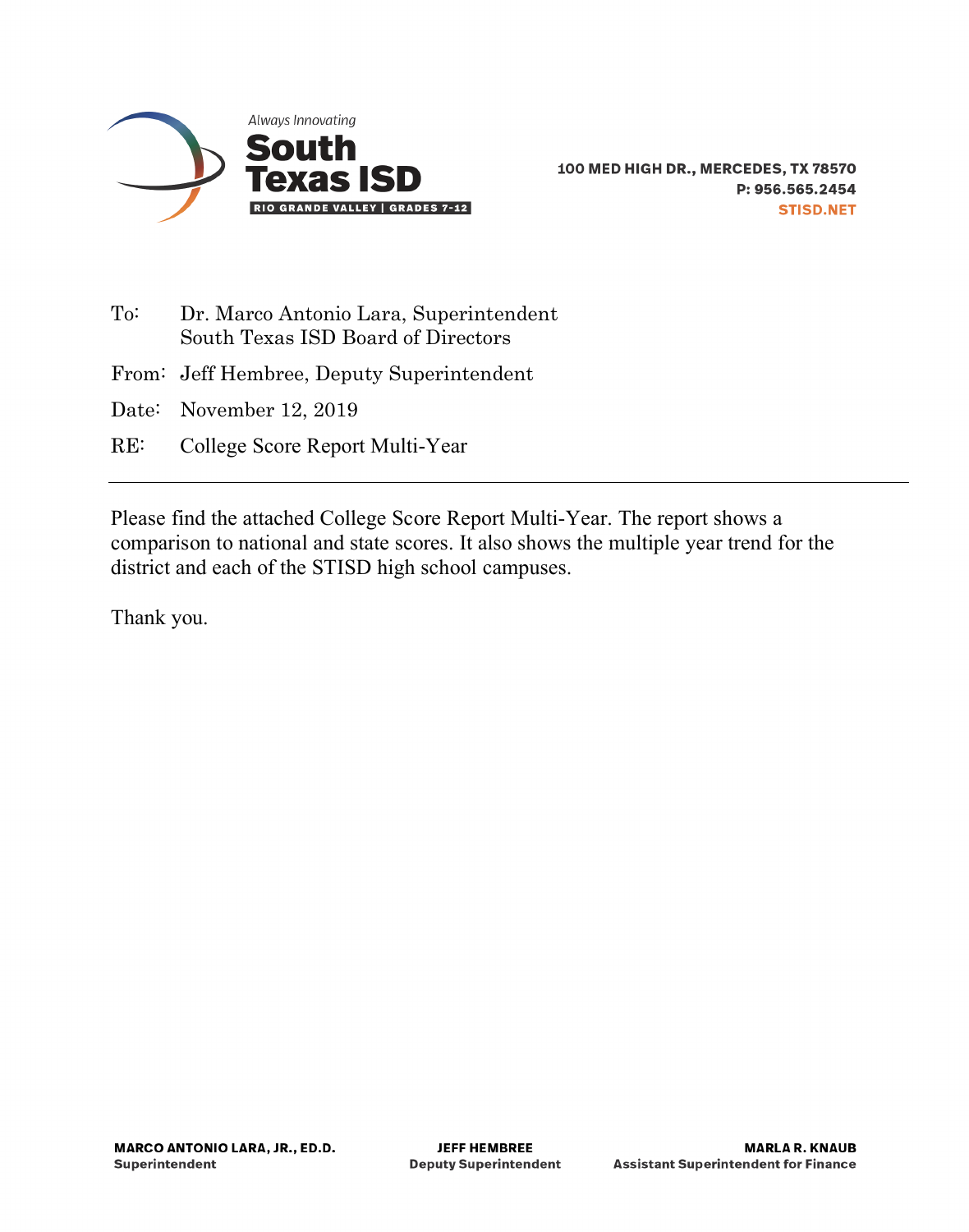#### College Entrance Test (SAT & ACT) Multiple Year Trend Report South Texas ISD

| Trends only soore (neading and math combined) |                 |              |                 |  |  |  |
|-----------------------------------------------|-----------------|--------------|-----------------|--|--|--|
| <b>CLASS OF</b>                               | <b>NATIONAL</b> | <b>STATE</b> | South Texas ISD |  |  |  |
| 2005                                          | 1028            | 995          | 1063            |  |  |  |
| 2006                                          | 1021            | 997          | 1070            |  |  |  |
| 2007                                          | 1015            | 992          | 1054            |  |  |  |
| 2008                                          | 1014            | 987          | 1029            |  |  |  |
| 2009                                          | 1013            | 985          | 1052            |  |  |  |
| 2010                                          | 1015            | 985          | 1062            |  |  |  |
| 2011                                          | 1011            | 981          | 1048            |  |  |  |
| 2012                                          | 1010            | 973          | 1034            |  |  |  |
| 2013                                          | 1010            | 976          | 1054            |  |  |  |
| 2014                                          | 1010            | 971          | 1016            |  |  |  |
| 2015                                          | 1006            | 956          | 1051            |  |  |  |
| 2016                                          | 1002            | 950          | 1036            |  |  |  |
| 2017                                          | 1060            | 1019         | 1114            |  |  |  |
| 2018                                          | 1068            | 1032         | 1115            |  |  |  |
| 2019                                          | 1059            | 1022         | 1090            |  |  |  |
|                                               |                 |              |                 |  |  |  |

# **Average SAT Score (Reading and Math Combined)**

### **Average ACT Score (Composite Score)**

| <b>CLASS OF</b> | <b>NATIONAL</b> | <b>STATE</b> | South Texas ISD |
|-----------------|-----------------|--------------|-----------------|
| 2005            | 20.9            | 20.2         | 21.6            |
| 2006            | 21.1            | 20.3         | 21.8            |
| 2007            | 21.2            | 20.5         | 22.6            |
| 2008            | 21.1            | 20.7         | 22.4            |
| 2009            | 21.1            | 20.8         | 22.8            |
| 2010            | 21.0            | 20.8         | 22.6            |
| 2011            | 21.1            | 20.8         | 22.3            |
| 2012            | 21.1            | 20.8         | 21.7            |
| 2013            | 20.9            | 20.9         | 22.7            |
| 2014            | 20.8            | 20.9         | 21.5            |
| 2015            | 21.0            | 20.9         | 22.1            |
| 2016            | 20.8            | 20.6         | 22.5            |
| 2017            | 21.0            | 20.7         | 22.4            |
| 2018            | 20.8            | 20.6         | 22.3            |
| 2019            | 20.7            | 20.6         | 21.8            |

Data Sources: STISD Student Data from College Board (SAT), and ACT \*District and Campus STISD goal – 50% of graduates with a SAT combined reading and mathematics score of 1110 or higher or an ACT composite score of 24 or higher (% above criterion in this report)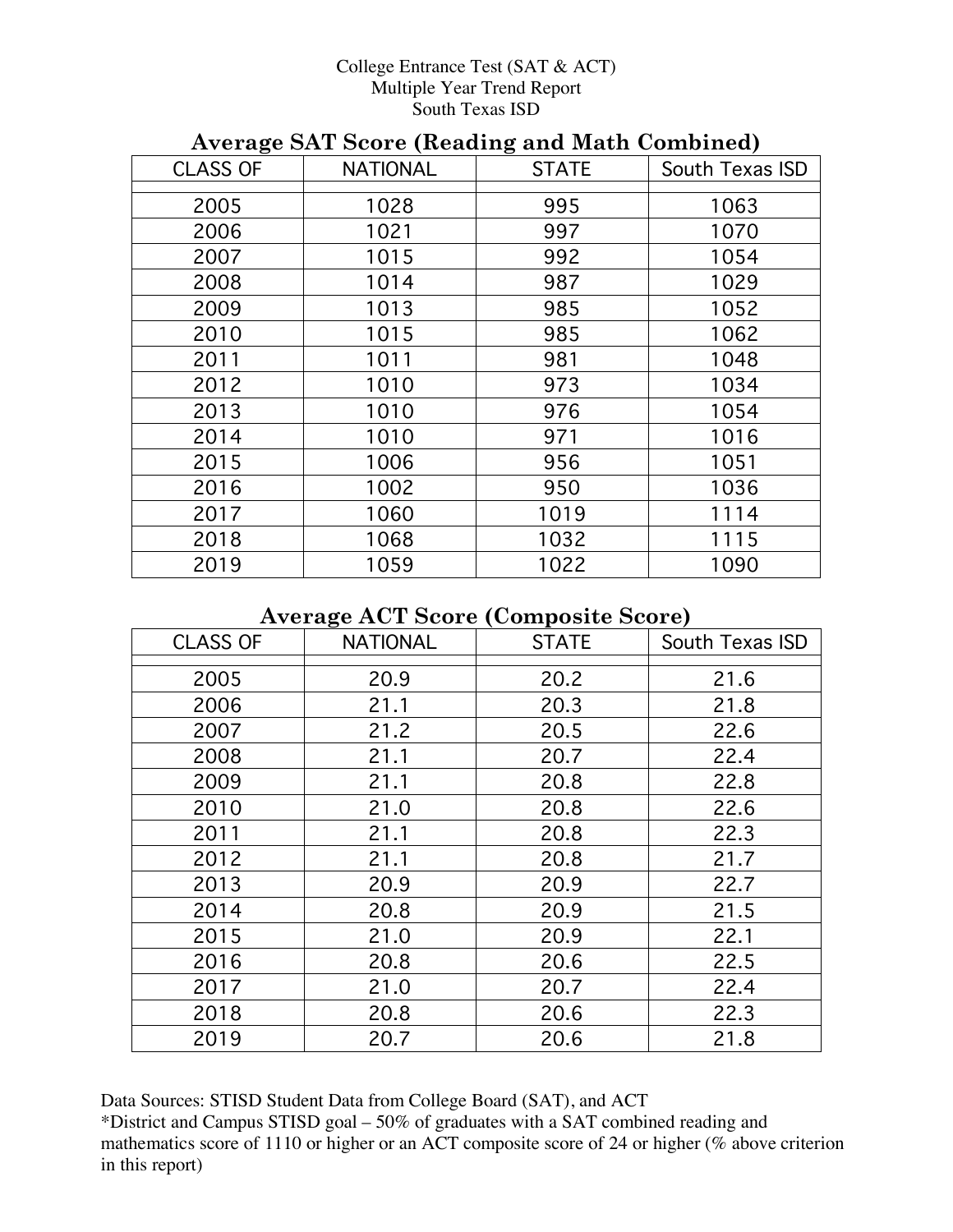#### College Entrance Test (SAT & ACT) Multiple Year Trend Report South Texas ISD

| Graduating   | Number of | % Graduates | Average          | Average          | % Above    |
|--------------|-----------|-------------|------------------|------------------|------------|
| <b>Class</b> | Graduates | Reporting   | <b>SAT Score</b> | <b>ACT Score</b> | Criterion* |
| 2005         | 73        | 95.7%       | 1016             | 20.8             | 22.4%      |
| 2006         | 57        | 85.0%       | 985              | 22.6             | 27.8%      |
| 2007         | 49        | 92.3%       | 1003             | 21.5             | 25.9%      |
| 2008         | 58        | 89.4%       | 960              | 20.5             | 20.3%      |
| 2009         | 91        | 75.8%       | 973              | 22.0             | 22.2%      |
| 2010         | 84        | 95.1%       | 914              | 20.0             | 20.8%      |
| 2011         | 118       | 95.8%       | 984              | 20.1             | 22.0%      |
| 2012         | 117       | 92.3%       | 941              | 19.5             | 15.4%      |
| 2013         | 129       | 93.0%       | 950              | 20.3             | 21.7%      |
| 2014         | 136       | 92.6%       | 938              | 18.9             | 15.4%      |
| 2015         | 144       | 93.0%       | 953              | 19.7             | 18.8%      |
| 2016         | 130       | 93.8%       | 949              | 20.4             | 26.1%      |
| 2017         | 141       | 94.0%       | 1039             | 20.5             | 28.1%      |
| 2018         | 159       | 95.2%       | 1050             | 20.6             | 28.3%      |
| 2019         | 148       | 97.3%       | 1033             | 20.5             | 29.7%      |

## **South Texas ISD World Scholars**

# **South Texas ISD Medical Professions**

| Graduating   | Number of | % Graduates | Average          | Average          | % Above    |
|--------------|-----------|-------------|------------------|------------------|------------|
| <b>Class</b> | Graduates | Reporting   | <b>SAT Score</b> | <b>ACT Score</b> | Criterion* |
|              |           |             |                  |                  |            |
| 2007         | 35        | 97.6%       | 890              | 17.1             | 11.1%      |
| 2008         | 29        | 87.9%       | 861              | 17.3             | 7.9%       |
| 2009         | 32        | 80.0%       | 898              | 20.4             | 16.7%      |
| 2010         | 56        | 88.7%       | 961              | 19.4             | 19.1%      |
| 2011         | 83        | 81.9%       | 958              | 19.0             | 15.7%      |
| 2012         | 82        | 89.0%       | 953              | 19.8             | 12.2%      |
| 2013         | 78        | 78.2%       | 976              | 19.9             | 15.4%      |
| 2014         | 119       | 94.1%       | 913              | 19.2             | 10.9%      |
| 2015         | 108       | 92.6%       | 968              | 20.0             | 20.4%      |
| 2016         | 79        | 81.0%       | 940              | 19.9             | 16.5%      |
| 2017         | 105       | 90.4%       | 1029             | 21.0             | 18.0%      |
| 2018         | 128       | 93.9%       | 1074             | 21.6             | 23.5%      |
| 2019         | 175       | 98.9%       | 1016             | 19.5             | 18.3%      |

Data Sources: STISD Student Data from College Board (SAT), and ACT

\*District and Campus STISD goal – 50% of graduates with a SAT combined reading and mathematics score of 1110 or higher or an ACT composite score of 24 or higher (% above criterion in this report)